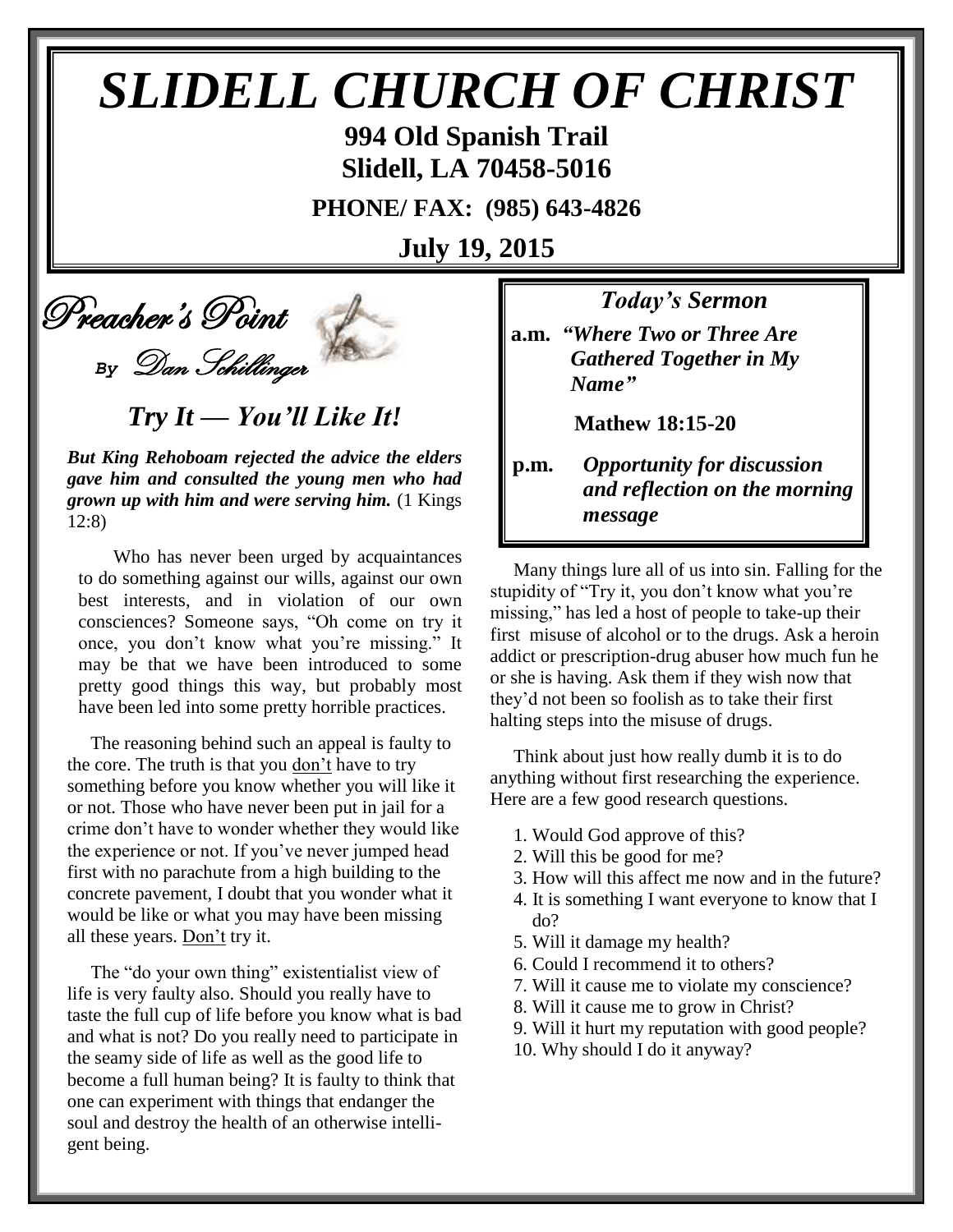### **Welcome Visitors**

**We are pleased to have the opportunity to welcome you to our service. We think you will find our congregation family to be one that enthusiastically embraces newcomers and warmly welcomes them into our fellowship. We hope you feel right at home as you join us in worship, praise and thanksgiving.**

## "*REMEMBER IN PRAYER &* " *ENCOURAGE"*

With Visits, Calls, & Cards

 **The flooding victims, and relief workers, throughout Texas.**

**Angel Mangus** (of Houston, TX, niece of Carl Mangus) - afflicted with inoperable stage 4 brain cancer.

**Charles Espadron** (Claudia's brother, in Atlanta) - diagnosed with cancer in one lung.

 **Carl Mangus** - afflicted with congestive heart symptoms, feeling weak, and losing weight.

 **Claudia Molina** - thanksgiving that her new endocrinologist has helped her to experience better management of her diabetes than she has had in years. She is feeling pretty well!

 **Dwight Jones** - awaiting biopsy results following elevated PSA levels.

 **Jeff Vaccaro** - for the healing a recent sunburned blisters on both legs.

**Elery Martin** (friend of the Caseys, near Montgomery, AL) - five year old girl experiencing seizures, has had tests re-scheduled for tests on July 23.

**Zach Steele** - for success and healing through the process of receiving his long-awaited bone marrow transplant.

**Cecilia McDonald** (Kate's mom, in Pleasanton,

Texas) - thanksgiving that she has successfully changed some medications and is no longer afflicted with fluid retention. Pray that her health continues to improve while she receives in-home care.

**Eddie Greene** (of Atlanta) - afflicted with sciatica.

 **Karen Besser** (friend of Kathy Pederson's granddaughter) - has pneumonia and a lung clot.

 **Dorothy Bryan** - suffering hearing loss.

 **Walter Acker** - thanksgiving that he now has sight restored to one eye, following recent cataract surgery.

**Rosa Nuñez** (good friend of the Vargas family) - having serious painful health problems.

**Ken Cheri** (Courtney's brother) - healing well following recent successful hip replacement surgery. He is getting around with a cane.

**Jessica Fowler** (Jesse and Shirley's granddaughter, and a resident of Lockport, LA**)**  has some vexing problems besetting her.

**Van Kreh** (Margaret's eldest brother, in Estill Springs, TN) - thanksgiving that he is eating and drinking better, despite suffering from Alzheimer's and Parkinson's diseases.

**Terri Jones** - pray that she'll come to feel better through her current negative phase in her Epstein-Barr disorder.

**Dale Epperley** - Awaiting a date to be set for surgery to remove a 70% blockage from his right carotid artery. Later, another surgery is supposed to be scheduled to remove the 40% blockage on his left side.

**Gerald Molina** - tests have indicated that his lower-back pain issues are confined to that area. He has an appointment to see a surgeon on 03 Aug. for possible scheduling of surgery in the near-future. He also thankfully now has less fluid build-up throughout his body.

**Jace Roig** (newborn son of Colton Roig) health has improved enough for him to be transferred to Ochsner-Northshore Hospital in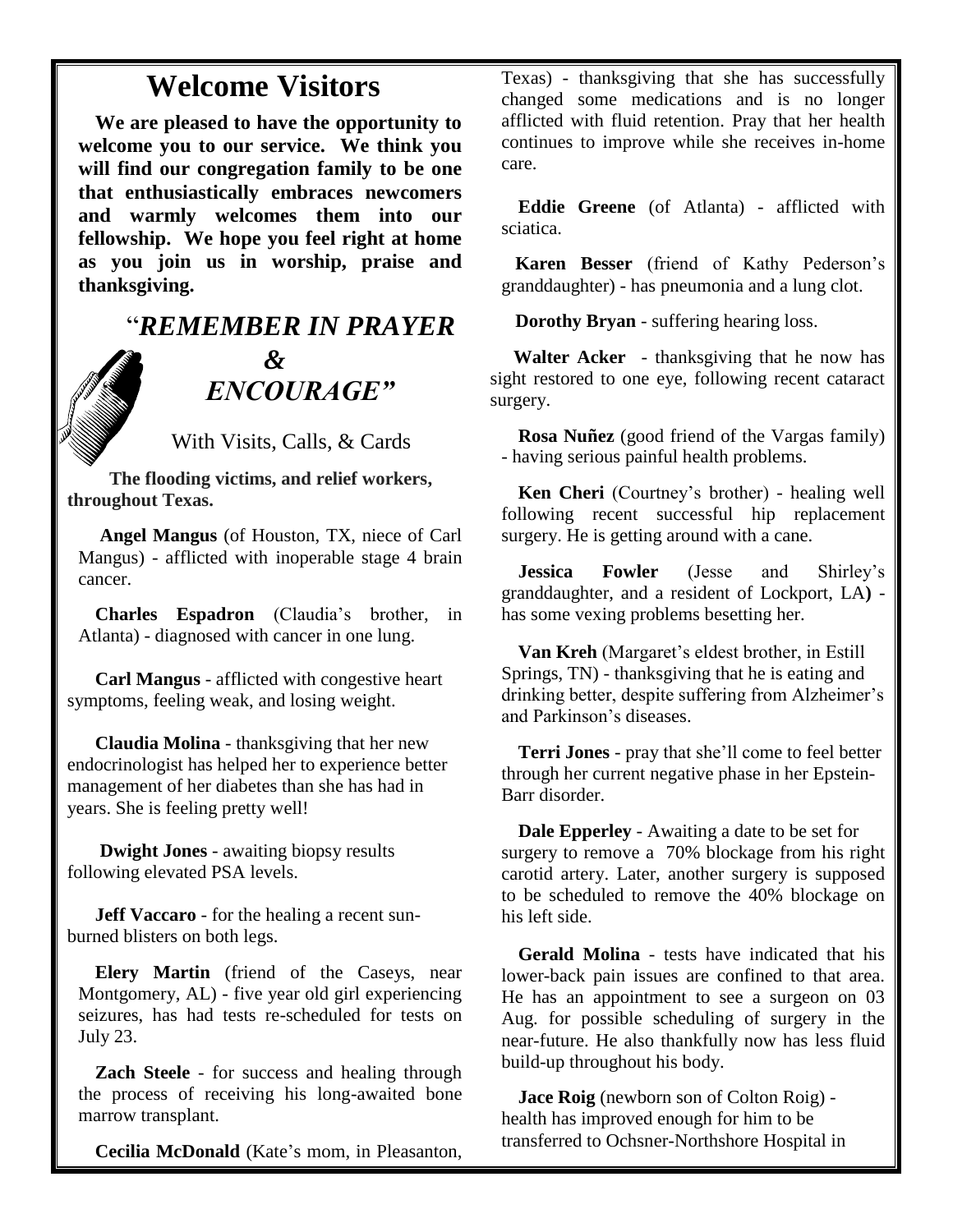Slidell. But he is afflicted now with a strep B infection, and still has an arachnoid cyst in his brain, and cardiac openings that have not yet healed.

**Bill Tansil** - most pressing health issue now is pain from arthritis in his back and shoulders.

**Phyllis Tansil** - thanksgiving that she continues at long last to experience lasting substantial pain relief in her lower back. She was able to use a treadmill this past week for the first time in 14 months!

**Sharon Honoré** (sister of Anita, and a member at the Crowder Blvd. church) - has advanced breast cancer.

 **Donald Boudreaux** (Joyce LeBlanc's brother-inlaw, of the Barataria area) - fighting cancer in the area of the kidney ureters.

 **Maria Aurelia Alsaro** (Marisol's mother, in Costa Rica) - afflicted with kidney problems.

 **Clara Leonard** - pain has slightly subsided, and she was able to drive recently.

 **Wyatt** (Kristi Ford's son) - for his being welladjusted as he stays with his dad's side of the family this summer, and for those family members to experience reconciliation with one another.

 **Bobby Leonard** - seeing a kidney specialist on July 22.

 **Chad Michael** - a recent visitor who is undergoing hardships.

 **The family of Velma Hartley** (a sister who occasionally visits here from Mobile) - bereaved at the recent passing of her step-son Mitchell.

 **Schillinger family** - thankful that their household has now shrunk to just 5 people. Sarah & others moved back to Tennessee last Thursday.

**Pray for all who are travelling.**

**Pray for Latino evangelism in our area.**

**Pray for our elders: Courtney Cheri, Dwight Jones and Gerald Molina.**

**Pray for President Obama and all our elected officials.**

**Pray for our men and women in our armed forces, both here and abroad!**

#### **\* \* \* \***

**Congratulations to Shane Hicks!** - He has just been hired in one full-time and one part-time job now, following his recent discharge from the U.S. Navy. Way to go, brother! And thank you for your fine service to our country against some very evil people! We are so proud of you!

#### **\* \* \* \***

#### **The Epistles: Learning to Think Contextually**

Adapted from Fee & Stuart, *How to Read the Bible for All Its Worth* (3rd edition)

#### *The Problem Passages*

In texts like Philippians you should be able to do most of this kind of exegesis on your own, given that you have learned to *think paragraphs and to ask the right historical, literary and contextual questions*. But there are all those other texts, the kinds of texts that repeatedly leave readers wondering-- the meaning of "*because of the angels*" in 1 Corinthians 11:10, or "*baptism for the dead*" in 1 Corinthians 15:29, or Christ's preaching to the "*spirits in prison*" in 1 Peter 3:19, or "*the man of lawlessness*" in 2 Thessalonians 2:3 (NASV, NIV). In short, how do we go about finding the meaning of the problem passages? Here are some guidelines:

1. We must face the fact that in many cases the reason the texts are so difficult for us is that they were *not written to us*. That is, the original author and his readers are on a similar wavelength that allows the inspired author to assume a great deal on the part of his readers. Thus, for example, when Paul tells the Thessalonians that they are to recall that he "*when I was with you I told you these things*," and therefore "*you know what is restraining [him]*" (2 Thessalonians 2:5, 6), we